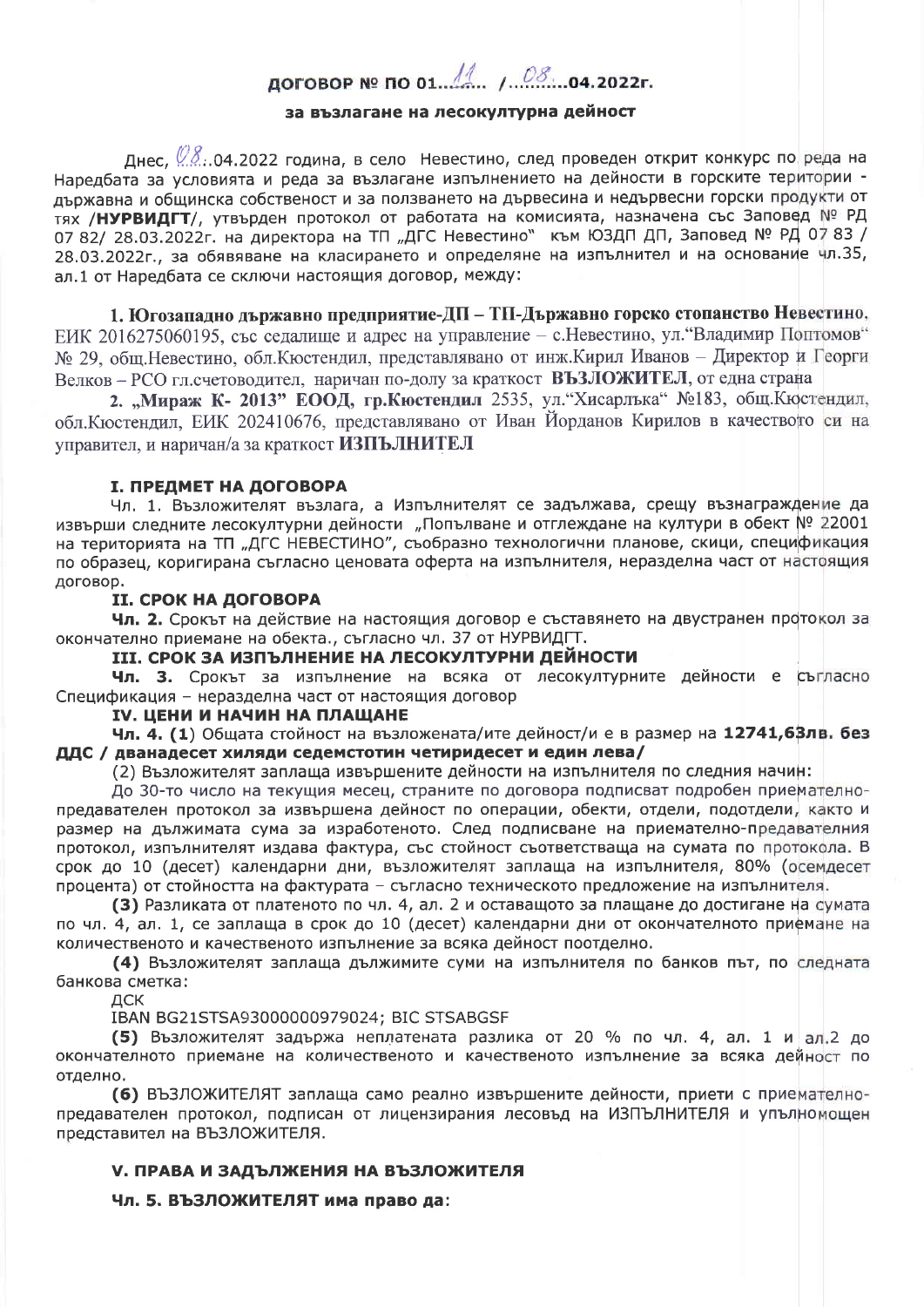(1) Осъществява текущ контрол по изпълнението на поетите от ИЗПЪЛНИТЕЛЯ договорни задължения без да възпрепятства работата на ИЗПЪЛНИТЕЛЯ и да нарушава оперативната му самостоятелност:

(2) При констатирани пропуски или недостатъци при изпълнението на възложената работа да дава задължителни указания и препоръки на ИЗПЪЛНИТЕЛЯ в писмена форма, доколкото не пречат на оперативната самостоятелност на ИЗПЪЛНИТЕЛЯ, изпълнението им не е фактически невъзможно и не излизат извън рамките на договореното;

(3) Откаже да приеме работата на ИЗПЪЛНИТЕЛЯ, когато бъдат установени несъответствия на изпълнението с уговореното или бъдат констатирани недостатъци, до отстраняването им. Констатираните отклонения и недостатъци се описват в протокол, в който се посочва и подходящ срок за отстраняването им за сметка на ИЗПЪЛНИТЕЛЯ;

(4) Откаже заплащането на възнаграждението или да поиска намаление на възнаграждението, съразмерно с неизвършената работа, в случай, че в определения срок ИЗПЪЛНИТЕЛЯТ не отстрани за своя сметка констатираните отклонения и недостатъци по ал.3;

(5) Издава разпореждания за временно спиране или цялостно прекратяване на дейностите, свързани с изпълнение на възложената работа, в следните случаи:

1. При неспазване на изискванията на приложимото законодателство, в т. ч. на Закона за горите (ЗГ) и/или свързаните с него подзаконови нормативни актове, Закона за здравословни и безопасни условия на труд, правилата и нормите за противопожарна безопасност и др.;

2. Форсмажорни обстоятелства по смисъла на § 1, т. 23 от Допълнителната разпоредба на Наредбата за условията и реда за възлагане изпълнението на дейности в горските територии държавна и общинска собственост, и за ползването на дървесина и недървесни горски продукти (Обн. ДВ, бр. 96/2011), (Наредбата);

3. При отпадане на необходимостта от извършване на някоя от дейностите, предмет на договора.

(6) Предложи на ИЗПЪЛНИТЕЛЯ допълнително извършване на дейности, предмет на договора, при възникнала обективна причина, налагаща промяна на количествата и видовете дейности, респективно на стойността и сроковете за изпълнение на възложеното. В тези случаи страните подписват допълнително споразумение, с което уреждат настъпилите промени.

(7) Преди започване на работа в гората лицензираният лесовъд на фирмата и работниците, които ще работят в гората, се инструктират от отговорника по охрана на труда /старши лесничея, горския стражар на участька/ за основните и специфичните трудови рискове за съответния обект. Инструктираните лица се подписват, за да удостоверят информираността си

7.1. Използването на защитната екипировка се контролира от лесовъдския персонал /старши лесничея, горски стражар и др./, който е отговорен за контрола на обекта. Работниците, които не са оборудвани със защитно облекло и лични предпазни средства съгласно минималните изисквания не се допускат на работа в обекта.

Най-малко веднъж на месец се попълва лист за проверка (Приложение № 6). При констатирани несъответствия при повече от 3 проверки за една фирма се информира местната Дирекция "Инспекция по труда".

#### Чл. 6 ВЪЗЛОЖИТЕЛЯТ има следните задължения:

(1) Да предаде на ИЗПЪЛНИТЕЛЯ обекта, в който ще се осъществява възложената дейност, във вид, който позволява нейното безпрепятствено изпълнение. Предаването на обекта се извършва с подписването на двустранен предавателно-приемателен протокол не по-късно от 3 дни преди започване на дейностите, като за дейностите, за които се изисква ИЗПЪЛНИТЕЛЯТ да има назначено лице, регистрирано по чл. 235 от 3Г, протоколът се подписва от него;

(2) Да предостави на ИЗПЪЛНИТЕЛЯ в писмен вид всички необходими документи (технологични планове, скица на обекта с нанесени граници на отделите/подотделите и др.) съгласно действащата нормативна уредба, информация и данни, пряко или косвено свързани или необходими за изпълнение предмета на договора, които са неразделна част от договора;

(3) Да предостави на ИЗПЪЛНИТЕЛЯ необходимите горски репродуктивни материали, в нужното количество и качество, и в срок, осигуряващи безпрепятственото изпълнение на възложената дейност (за случаите, когато се възлагат дейностите залесяване и попълване на горски култури или подпомагане на естественото възобновяване чрез залесяване или сеене и в конкурсната документация е предвидено, че горските репродуктивни материали, ще се предоставят от ВЪЗЛОЖИТЕЛЯ);

(4) Да осигури на ИЗПЪЛНИТЕЛЯ достъп до подотделите, включени в обекта, чрез проходимост на горските пътища в горски територии - държавна собственост, за превозни средства с висока проходимост и декларираната при проведената процедура техника;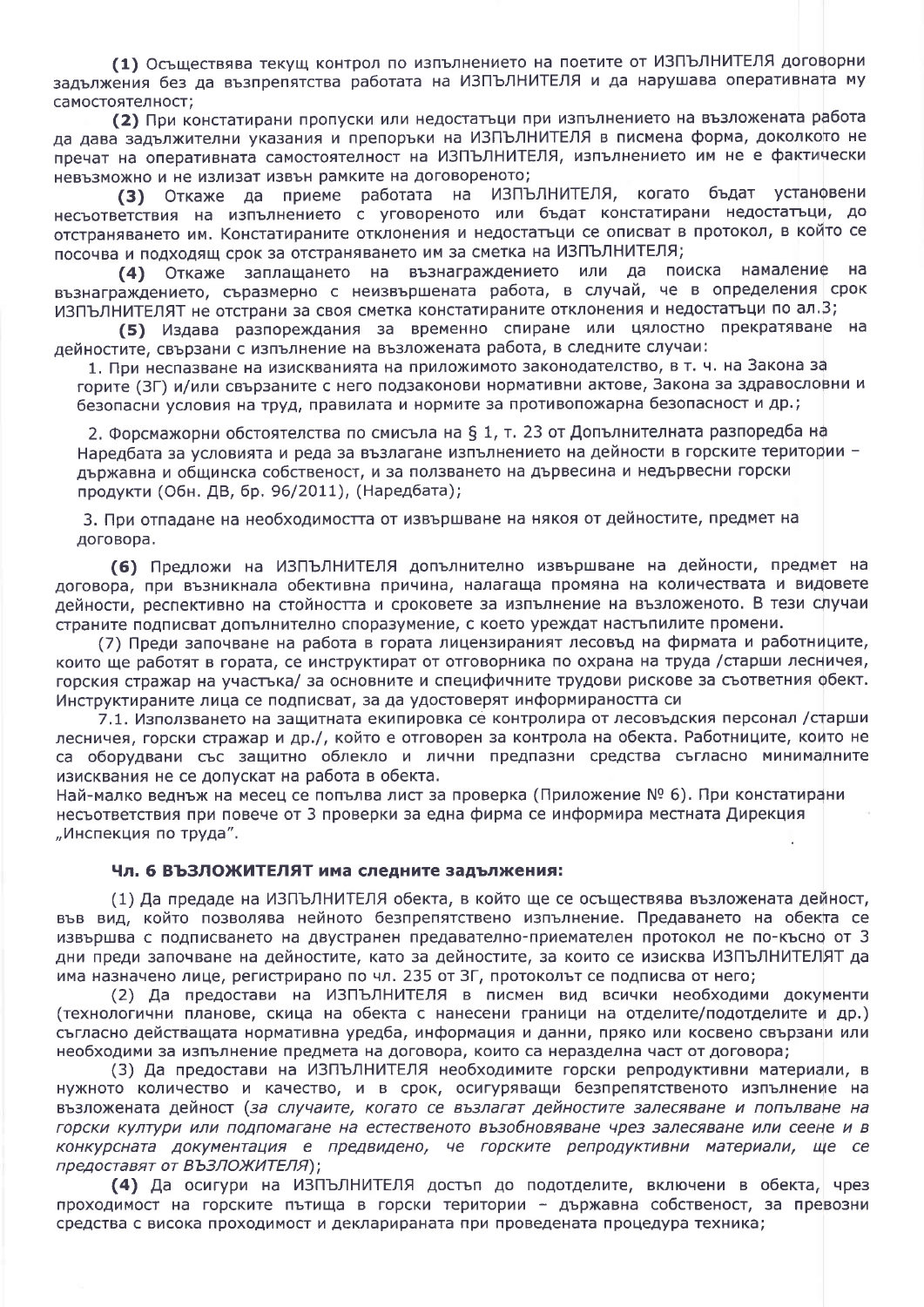(5) Да оказва необходимото съдействие на ИЗПЪЛНИТЕЛЯ при и по повод изпълнение на задълженията му по договора;

(6) Да следи за правилното изпълнение на дейността в съответствие с всички приложими изисквания, технически норми и стандарти, произтичащи от действащата нормативна уредба;

(7) Да уведоми писмено ИЗПЪЛНИТЕЛЯ за установени отклонения на изпълнението с уговореното и констатирани недостатъци при извършената работа в срок до 3 работни дни след установяването им;

(8) Да осигури свой представител за приемане на извършената работа в договорените срокове и да приеме изпълнението на дейностите, когато те са изпълнени от ИЗПЪЛНИТЕЛЯ съгласно условията на договора, за което се подписва двустранен предавателно-приемателен протокол;

(9) Да заплати на ИЗПЪЛНИТЕЛЯ възнаграждението за приетата работа, съгласно двустранно подписания предавателно-приемателен протокол, срещу издадена от него фактура, в срок не по-късно от 10 (десет) работни дни, считано от датата на нейното представяне, в размер и по начин, уговорени в договора;

(10) Да уведоми ИЗПЪЛНИТЕЛЯ писмено в 3-дневен срок от настъпване на форсмажорни обстоятелства по смисъла на § 1, т. 23 от Допълнителната разпоредба на НУРВИДГТ, както и при уважени реституционни претенции, водещи до невъзможност за работа в насажденията, предмет на договора, и да приложи доказателства за това. В тези случаи страните подписват допълнително споразумение, с което уреждат настъпилите промени;

(11) Да удължи срока на договора, в случай, че е наложил временно спиране на дейността на основание чл. 5, ал.5, т.2 от настоящия договор.

(12) При промяна на количества, стойност и срок на договора, да предостави на изпълнителя нови технологични планове, скици на обекта, спецификации и други необходими документи, свързани с промяната и изпълнението на дейността.

#### **VI. ПРАВА И ЗАДЪЛЖЕНИЯ НА ИЗПЪЛНИТЕЛЯ**

#### Чл. 7 ИЗПЪЛНИТЕЛЯТ има право да:

(1) Поиска от ВЪЗЛОЖИТЕЛЯ необходимото съдействие за изпълнението на дейността.

(2) Поиска от ВЪЗЛОЖИТЕЛЯ приемането на възложената работа в договорените срокове, когато са изпълнени условията на договора;

(3) Получи договореното възнаграждение за приетата работа;

(4) Заменя подизпълнителите си, в случай, че предварително е посочил ползването на такива за осъществяване на дейността в обекта и при условие, че новите подизпълнители отговарят на изискванията, определени в процедурата;

(5) Откаже да приеме предложението на ВЪЗЛОЖИТЕЛЯ за допълнително извършване на дейности по чл.5, ал.6 от настоящия договор.

(6) Да получи от възложителя, в разумен срок, предвидените в технологичния план и другите документи ГРМ (горски репродуктивни материали).

#### Чл. 8. ИЗПЪЛНИТЕЛЯТ е длъжен:

(1) Да изпълни с грижата на добър стопанин в указаните срокове възложената му работа съгласно изискванията на договора и действащата нормативна уредба;

 $(2)$ Да осигури присъствието на свой представител (служителя си, регистриран за упражняване на частна лесовъдска практика, за дейностите, за които се изисква, ИЗПЪЛНИТЕЛЯТ да има назначено такова лице), в следните случаи:

1. за подписване от негова страна на предавателно-приемателните протоколи за приемане на обекта:

2. за получаване на необходимите документи за изпълнение на съответната дейност;

3. при извършване на проверки от компетентни органи, след уведомяване за предстоящи такива:

4. за приемане на извършената работа от страна на ВЪЗЛОЖИТЕЛЯ, за което се подписва двустранен предавателно-приемателен протокол.

(3) Да изпълни допълнително възложените от ВЪЗЛОЖИТЕЛЯ дейности по чл.5, ал.6 в случай, че е подписано допълнително споразумение с ВЪЗЛОЖИТЕЛЯ;

(4) Да извърши попълване на горските култури за своя сметка в рамките на определени от ВЪЗЛОЖИТЕЛЯ срокове, когато прихващането на културите, установено при есенната инвентаризация, е под 80% по вина на ИЗПЪЛНИТЕЛЯ (за случаите, когато се възлага залесяване);

(5) Да извърши презалесяване на горските култури за своя сметка в рамките на определени от ВЪЗЛОЖИТЕЛЯ срокове, когато прихващането на културите, установено при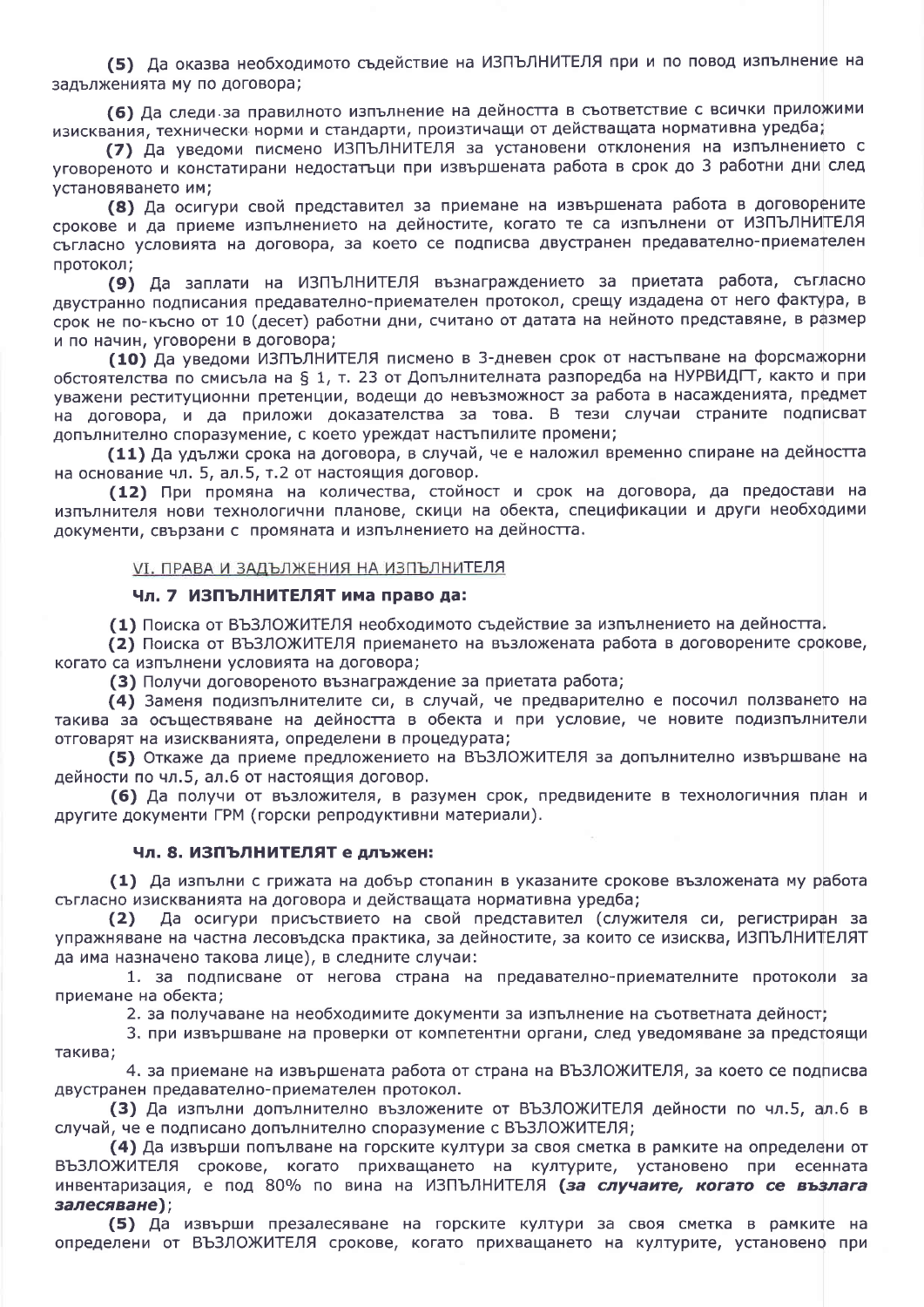есенната инвентаризация, е под 25% по вина на ИЗПЪЛНИТЕЛЯ (за случаите, когато се възлага залесяване);

(6) Да представи на ВЪЗЛОЖИТЕЛЯ при сключване на договора писмена информация за всички лица, които ще извършват дейностите по договора, както и за настъпилите промени в хода на изпълнение на дейността:

(7) Да информира ВЪЗЛОЖИТЕЛЯ за възникнали проблеми при изпълнението на предмета на договора, за предприетите мерки за тяхното разрешаване и/или за необходимостта от съответни разпореждания от страна на ВЪЗЛОЖИТЕЛЯ;

(8) Да изпълни дадените от ВЪЗЛОЖИТЕЛЯ задължителни указания и препоръки при констатирани отклонения от предмета на договора и несъответствия при изпълнението на дейностите, отразени в констативни протоколи и предавателно - приемателни протоколи.

(9) Да спазва изискванията на действащите нормативни документи за осигуряване на здравословни и безопасни условия на труд и носи пълна отговорност при злополука с наети от него лица. Изпълнителят е длъжен да направи инструктаж на наетите от него лица срещу подпис.

Да не възпрепятства контрола по изпълнение на договора и предоставя на  $(10)$ ВЪЗЛОЖИТЕЛЯ информация, необходима за осъществяването му;

(11) Да съхранява и опазва съществуващите горски пътища до обекта, съобразно действащата нормативна уредба и по начин, който не възпрепятства тяхната нормална експлоатация. Всички щети, нанесени на тези пътища в резултат на дейността на ИЗПЪЛНИТЕЛЯ се отстраняват за негова сметка;

(12) Да не предоставя на трети лица извършването на дейностите, предмет на договора, с изключение на посочените от него подизпълнители;

(13) При обективна невъзможност за изпълнението на дейността, поради форсмажорни обстоятелства по смисъла на § 1, т. 23 от Допълнителната разпоредба на Наредбата, водещи до невъзможност за работа в насажденията, ИЗПЪЛНИТЕЛЯТ е длъжен да уведоми ВЪЗЛОЖИТЕЛЯ писмено в тридневен срок от настъпване на събитието и да приложи доказателства за това. Обстоятелствата се отразяват на място с двустранен протокол. В тези случаи страните подписват допълнително споразумение, с което уреждат настъпилите промени.

(14) Да постави информационни табели по образец в насажденията, в които се извършват възлаганите дейности, на основание чл. 13, ал. 4 от НУРВИДГТ;

| ИНФОРМАЦИОННА ТАБЕЛА НА ОБЕКТ В ГОРСКИТЕ ТЕРИТОРИИ - ДЪРЖАВНА<br>СОБСТВЕНОСТ, В КОЙТО СЕ ОСЪЩЕСТВЯВА ДЕЙНОСТ |       |                               |  |
|--------------------------------------------------------------------------------------------------------------|-------|-------------------------------|--|
| ДГС / ДЛС към ЮЗДП ДП ДО СОЮЗ СО СОЮЗ СОЮЗ СОО                                                               | Отдел | _, подотдел_________, Обект № |  |
| Извършва се                                                                                                  |       | по договор Nº                 |  |
| ' вид дейност /                                                                                              |       |                               |  |
| Изпълнител: -                                                                                                |       | , удостоверение №             |  |
| Подизпълнител                                                                                                |       | , удостоверение Nº            |  |
| Срок за извършване на дейността:                                                                             |       |                               |  |
| ЗАБРАНЕН Е ДОСТЪПЪТ ДО ОБЕКТА БЕЗ ПИСМЕНО РАЗРЕШЕНИЕ, С ИЗКЛЮЧЕНИЕ НА                                        |       |                               |  |

ДВИЖЕНИЕТО ПО ГОРСКИТЕ ПЪТИЩА И ОБОЗНАЧЕНИТЕ ТУРИСТИЧЕСКИ ПЪТЕКИ.

(15) Да спазва стриктно и други изисквания на Закона за горите и свързаните с него други актове, регламентиращи опазването, стопанисването и ползването на горите, както и на действащите актове за противопожарна безопасност в горите.

(16) Изпълнителят е длъжен да предостави на работниците си защитно оборудване и лични предпазни средства в съответствие с изискванията на нормативната уредба и оценката на риска за съответната работна позиция.

#### **VII. ОТГОВОРНОСТИ И НЕУСТОЙКИ**

Чл.9 (1) Страните по договора не носят отговорност и не дължат неустойки за пълно или частично неизпълнение на задълженията си по договора, ако то се дължи на форсмажорни обстоятелства по смисъла на § 1, т. 23 от Допълнителната разпоредба на Наредбата, уважени реституционни претенции и непреодолима сила и други обстоятелства, възникнали след сключването на договора, в резултат на които неговото изпълнение е обективно невъзможно.

(2) ВЪЗЛОЖИТЕЛЯТ дължи на ИЗПЪЛНИТЕЛЯ неустойка поради виновно неизпълнение на някое от задълженията си по договора, в следните случаи:

1. Когато ВЪЗЛОЖИТЕЛЯТ не е изпълнил някое от задълженията си по чл.6, ал.1 и ал.2 неустойка в размер, равен на гаранцията за изпълнение на договора;

2. Когато ВЪЗЛОЖИТЕЛЯТ не е изпълнил някое от задълженията си по чл.6 ал.3 и ал.4 неустойка в размер, равен на гаранцията за изпълнение на договора, преизчислена за съответния подотдел, за който ВЪЗЛОЖИТЕЛЯТ не е изпълнил задължението си;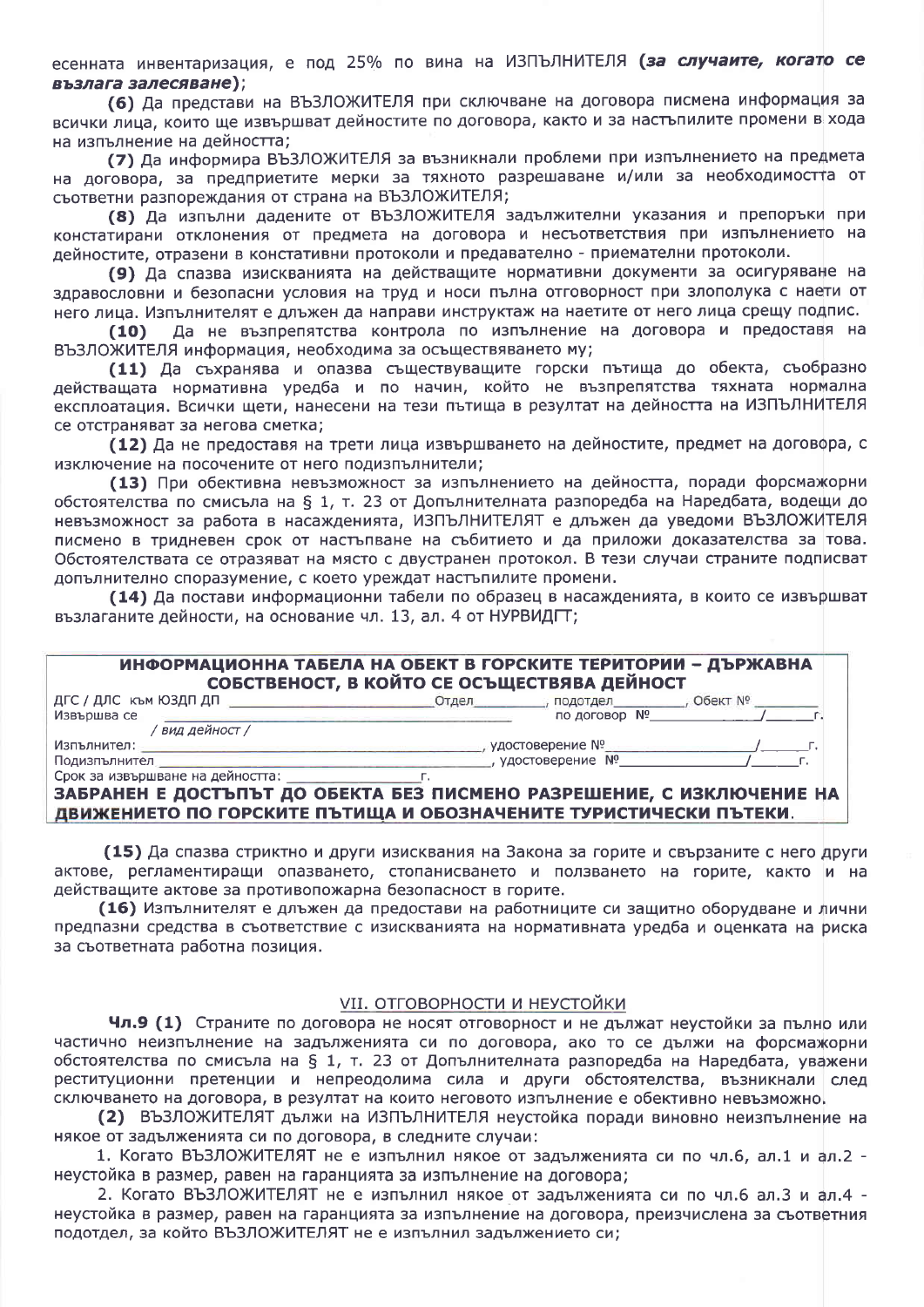3. При виновно неизпълнение на задължението си по чл.6, ал. 8, ВЪЗЛОЖИТЕЛЯТ дължи на ИЗПЪЛНИТЕЛЯ неустойка в размер на 0,5% от стойността по договора за съответната извършена дейност за всеки просрочен ден, но не повече от 5%;

4. При неоснователно забавяне на плащанията по чл.6, ал.9 от договора ВЪЗЛОЖИТЕЛЯТ дължи на ИЗПЪЛНИТЕЛЯ неустойка в размер на законната лихва върху дължимата сума за всеки просрочен ден.

ИЗПЪЛНИТЕЛЯТ дължи на ВЪЗЛОЖИТЕЛЯ неустойка за виновно неизпълнение на  $(3)$ задълженията си по договора, в следните случаи:

1. При неоснователно забавяне на завършването на обекта в определения срок - неустойка в размер на 0,5% от стойността по договора за съответната неизвършена дейност за всеки просрочен ден, но не повече от 10%;

2. При некачествено изпълнение на работата от страна на ИЗПЪЛНИТЕЛЯ, когато са допуснати съществени отклонения от определените технически и качествени показатели за съответната дейност, ИЗПЪЛНИТЕЛЯТ дължи на ВЪЗЛОЖИТЕЛЯ неустойка в размер на 10% от договорената цена за тази дейност, като това не освобождава ИЗПЪЛНИТЕЛЯ от търсене на отговорност за реално претърпените от ВЪЗЛОЖИТЕЛЯ вреди в случай, че същите са по-високи от определената неустойка;

3. Ако ИЗПЪЛНИТЕЛЯТ е допуснал нарушение на Закона за горите и актовете по неговото прилагане, причинило вреда на горската територия, ИЗПЪЛНИТЕЛЯТ дължи обезщетение в размер на стойността за възстановяване на нанесените повреди, освен в случаите, когато ги отстрани за собствена сметка в срока на действие на договора;

4.ВЪЗЛОЖИТЕЛЯТ не дължи обезщетение за нанесени от ИЗПЪЛНИТЕЛЯ на трети лица щети в резултат на изпълнението на предмета на договора. Нанесените щети са за сметка на ИЗПЪЛНИТЕЛЯ;

5. При отпадане на необходимостта от извършване на някоя от дейностите ВЪЗЛОЖИТЕЛЯТ не носи отговорност и не дължи обезщетение на ИЗПЪЛНИТЕЛЯ. В този случай ВЪЗЛОЖИТЕЛЯТ заплаща само действително извършените дейности.

#### **VIII. ГАРАНЦИЯ ЗА ИЗПЪЛНЕНИЕ НА ДОГОВОРА.**

Чл. 10. (1) При подписване на настоящия договор ИЗПЪЛНИТЕЛЯТ представя гаранция за изпълнение в размер на 5 % (пет процента) от стойността по чл. 4, ал. 1.

(2) Гаранцията за изпълнение на договора представлява парична сума, вносима по сметка на Възложителя или банкова гаранция, издадена в полза на ТП "ДГС Невестино", валидна до освобождаването й след изрично писмено известие от ТП "ДГС Невестино".

(3) При качествено, точно и съобразено с клаузите на настоящия договор изпълнение, гаранцията се възстановява в пълен размер. Съгласно чл. 33, ал. 1 от НУРВИДГТ, гаранцията за изпълнение на договора се освобождава при изпълнение на договорените задължения, в срок от 10 работни дни след окончателно приемане на извършената работа с приемателно-предавателен протокол за обекта.

(4) При неизпълнение на задълженията от страна на ИЗПЪЛНИТЕЛЯТ довели до прекратяване на договора, ВЪЗЛОЖИТЕЛЯТ задържа гаранцията за изпълнение.

(5) ВЪЗЛОЖИТЕЛЯТ задържа гаранцията за изпълнение на договора, ако в процеса на неговото изпълнение възникне спор между страните, който е отнесен за решаване от компетентен съд. С оглед решението на съда, възложителят ще освободи или ще задържи гаранцията за изпълнение.

(6) Гаранцията за изпълнение на договора не се възстановява в случай, че след извършване на плановата /есенна/ инвентаризация, бъде установено, че не е постигнато прихващане на засадените фиданки повече от 80 %, и същото е по вина на изпълнителя.

(7) Гаранцията за изпълнение се възстановява в случай, че след извършване на плановата /есенна/ инвентаризация, бъде установено, че не е постигнато прихващане на засадените фиданки повече от 80 %, и същото е по независещи от изпълнителя причини природни бедствия (градушка, наводнение, суша, пожари, паша и др.).

(8) Гаранцията се освобождава, без да се дължат лихви за периода, през който средствата законно са престояли по сметките на ТП ДГС/ДЛС към ЮЗДП ДП.

#### **IX. ПРЕКРАТЯВАНЕ НА ДОГОВОРА**

Чл. 11. Договорът се прекратява:

(1) с изтичане на срока на договора;

(2) с пълното (навременно, точно и цялостно) изпълнение на всички задължения по договора;

(3) по взаимно съгласие на страните, изразено писмено;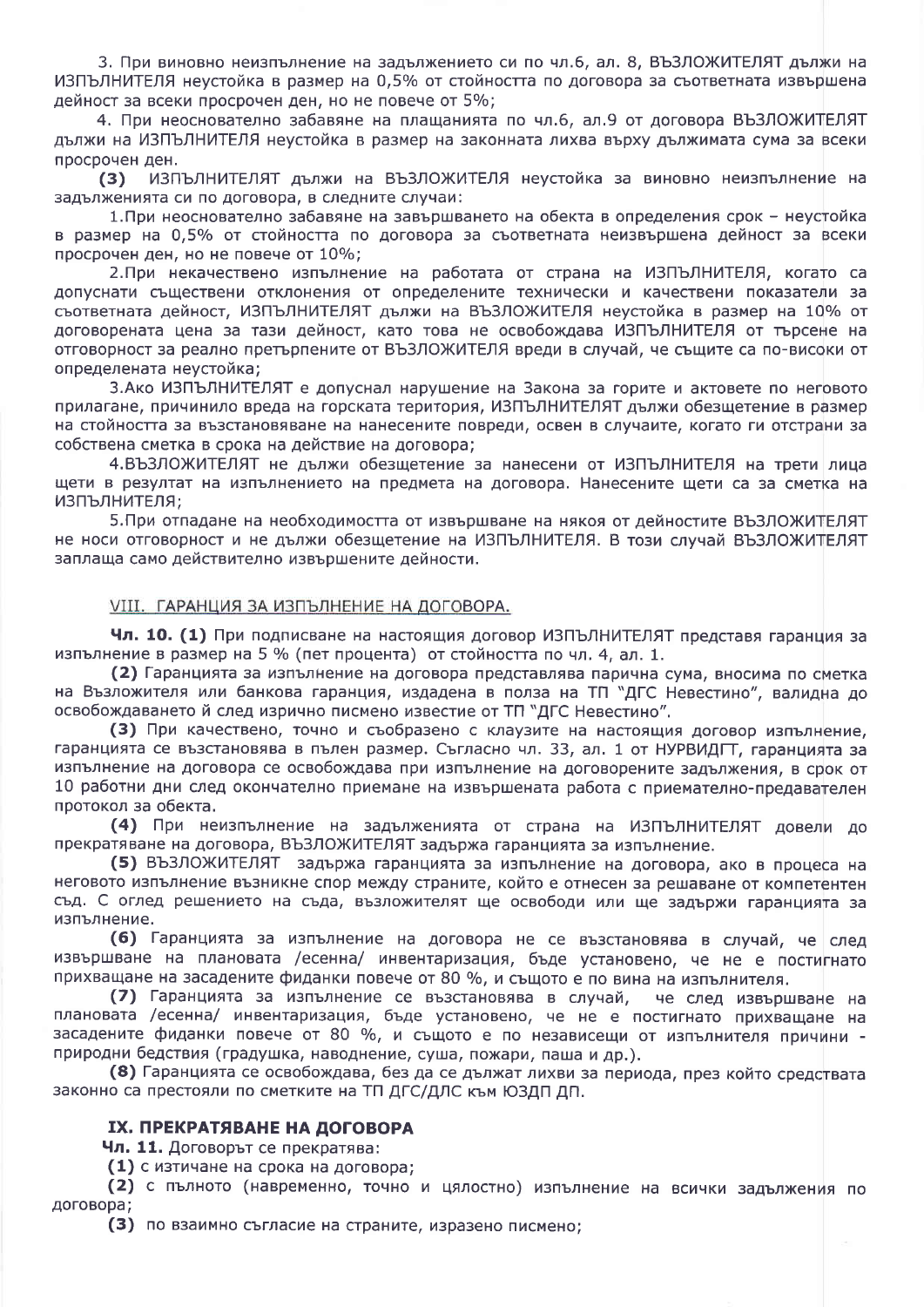(4) с едностранно писмено уведомление от ВЪЗЛОЖИТЕЛЯ, без да дължи обезщетение за пропуснати ползи, когато по време на действието на договора се установи, че:

1. ИЗПЪЛНИТЕЛЯТ или подизпълнителите му вече не отговаря на някое от изискванията на ВЪЗЛОЖИТЕЛЯ в резултат на настъпила промяна в обстоятелствата;

2. ИЗПЪЛНИТЕЛЯТ е подписал декларация с невярно съдържание, във връзка с възлагането на дейността;

3. ИЗПЪЛНИТЕЛЯТ е допуснал неотстраними отклонения от определените с договора срокове, технологични и качествени показатели за извършване на съответната дейност, включително такива, допуснати от подизпълнителите:

- 4. Дейността се извършва от подизпълнители, които не отговарят на изискванията на чл. 18 от Наредбата:
	- 5. В случаите по чл.5, ал.5, т.1.
- 6. При неизпълнение на натуралните показатели по договора в продължение на два поредни месеца.

#### Х. ЗАКЛЮЧИТЕЛНИ РАЗПОРЕДБИ

Чл. 12. (1) Всички съобщения между страните във връзка с настоящия договор следва да бъдат в писмена форма. Съобщенията ще се получават на следните адреси:

1. за ВЪЗЛОЖИТЕЛЯ: с.Невестино 2595, ул.Владимир Поптомов № 29

2. за ИЗПЪЛНИТЕЛЯ: гр. Кюстендил, ул. "Хисарлъка" №183, общ. Кюстендил

(2) При промяна на данните, посочени в предходната алинея, всяка от страните е длъжна да уведоми другата в тридневен срок от настъпване на промяната.

Чл. 13. Всички действия по договора ще се извършват лично от ИЗПЪЛНИТЕЛЯ и ВЪЗЛОЖИТЕЛЯ или упълномощени от тях лица.

Чл. 14. Нищожността на някоя клауза от настоящия договор не води до нищожност на друга клауза или на договора като цяло.

Чл. 15. Всички допълнително възникнали въпроси след подписването на договора и свързани с неговото изпълнение ще се решават от двете страни в дух на добра воля с двустранни писмени споразумения.

Чл. 16. Страните по настоящия договор ще решават споровете, възникнали при и по повод изпълнението на договора или свързани с договора, с неговото тълкуване, недействителност, неизпълнение или прекратяване по взаимно съгласие и с писмени споразумения, а при непостигане на съгласие въпросът се отнася за решаване пред компетентния съд на територията на Република България по реда на Гражданския процесуален кодекс.

Чл. 17. Неразделна част от настоящия договор са условията за възлагане изпълнението на лесокултурни дейности по реда на НУРВИДГТ, технологични планове, спецификации и други специфични документи, относими към процедурата и договора.

Чл. 18. За неуредените в настоящия договор въпроси се прилагат разпоредбите на действащото законодателство на Република България.

от страните. MUGAVILL **B**B3ложител:  $C611. 212$ <br>TП "ДГС Невес  $C7.3312$ THE CONTINUES.<br>
The CONTROL CONTROL CONDITION /инж/ РСО Гл. Счетов  $6T$  33 Съгласувал, **Юрисконсулт ТП "ДГС Не** . . . . . .

Настоящият договор се изротви и подписа в два еднообразни екземпляра - по един за всяка